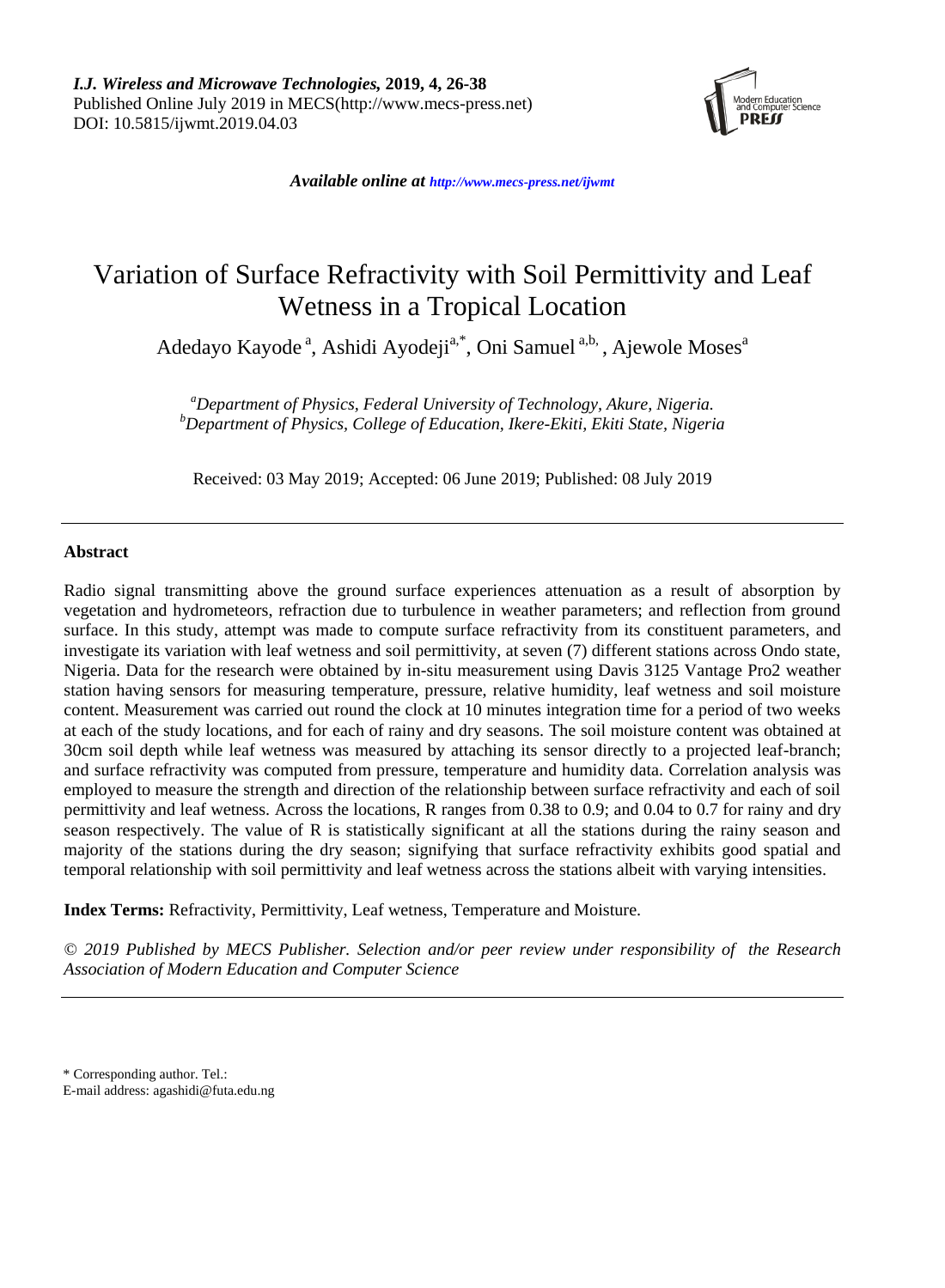# **1. Introduction**

For planning, budgeting and deployment of microwave communication links, it is important to understand the various factors that affect radio wave propagation in any given location. Electromagnetic wave propagating within the troposphere is susceptible to degradation due to absorption by hydrometeors, reflection from the ground surface and atmospheric refraction among others [1]. These phenomena can be characterized in part from the knowledge of the local climate and the weather parameters. One of the most common ways of characterizing the effect of local climate on propagation is through the computation of radio refractivity [2]. At frequencies below 10 GHz, radio waves show different degrees of bending in the atmosphere depending on the prevailing atmospheric conditions [3]. Also, leaves being part of the basic components of any vegetation canopy, whose moisture content act as electromagnetic scatterer, must be modelled to determine the total reflectivity of any given vegetation canopy. As the moisture content of leaf branches show significant diurnal and seasonal variations, their dielectric properties are also strongly time dependent [4]. Another parameter of interest to surface wave propagation is the moisture content of soil, whose variation with the waves' dielectric constant is useful for the interpretation of data obtained by various sensors for microwave remote sensing applications in agriculture, hydrology and meteorology [5]. Lastly, due to the presence of gases like oxygen and water vapour which have electric dipole moments, the troposphere has a dielectric constant and hence a refractive index [6]. The prevailing conditions of a local weather in terms of varying temperature, pressure and humidity determines the extent to which a signal will bend towards or away from the radio horizon in a phenomenon known as refractivity [1].

The attenuation of a ground-wave signal with respect to distance depends on the electrical characteristics of the ground and the frequency of the propagating radio signal. Transmission of waves over surfaces with high conductivity such as the sea often experiences lower attenuation. Vegetation is often accorded the least attention while profiling the many factors responsible for signal losses in a propagation channel. Depending on whether the propagation terrain is open or forested, the effect of vegetation can significantly increase the power loss by the communication system. Although the level of attenuation is still a function of the signal frequency and wave propagation angle. Moreover, thick trees that are capable of obstructing vision can be modelled as solid obstruction whose attenuating effect can be analysed using knife edge diffraction techniques; and, with deciduous trees as case study, the effect of vegetation on a radio path exhibited seasonal variation [7]. When a radio antenna is raised above trees and other vegetation, the prediction of emanating field strengths depends upon the estimation of the height of the antenna above areas of reflection and the reflection coefficients [8].

Independent studies have been carried out on many of the factors responsible for signal losses in a propagation channel, but evaluation of the concurrent variation in surface refractivity, soil permittivity and leaf wetness; which can give insight into propagation characteristics such as ground conductivity or reflectivity; scattering or absorption by vegetation; and refraction by tropospheric inhomogeneity; has not been well covered in literature. Consequently, this study attempts to statistically characterize the relationship in the variation pattern of surface refractivity, leaf wetness and soil permittivity on diurnal and seasonal basis. This is important for terrestrial radio link design and planning since these phenomena have micro and macro effects on absorption, reflection and bending of radio signals within the troposphere [8, 9, and 1].

#### **2. Review of Relevant Studies**

Several works on tropospheric refractivity have been conducted in Nigeria [10, 11, 12, 13, 14, and 15] among others. The authors reported diurnal and seasonal variation of refractivity, its dependence on moisture and temperature inversion, and the prevalence of super-refractive phenomenon. The effect of hydrometeors on quality of propagation have also been well detailed in literature for tropical regions, some of which include [16, 17, 18, 19, 20 and 21] among others. Wang and Schmugge [22] Vyas [23], and Hallikainen et al., [24], have equally reported that an increase in moisture content in the soil provides a tool to determine soil electrical parameter. The effect of relative dielectric permittivity of soil on AM and FM stations over Southwestern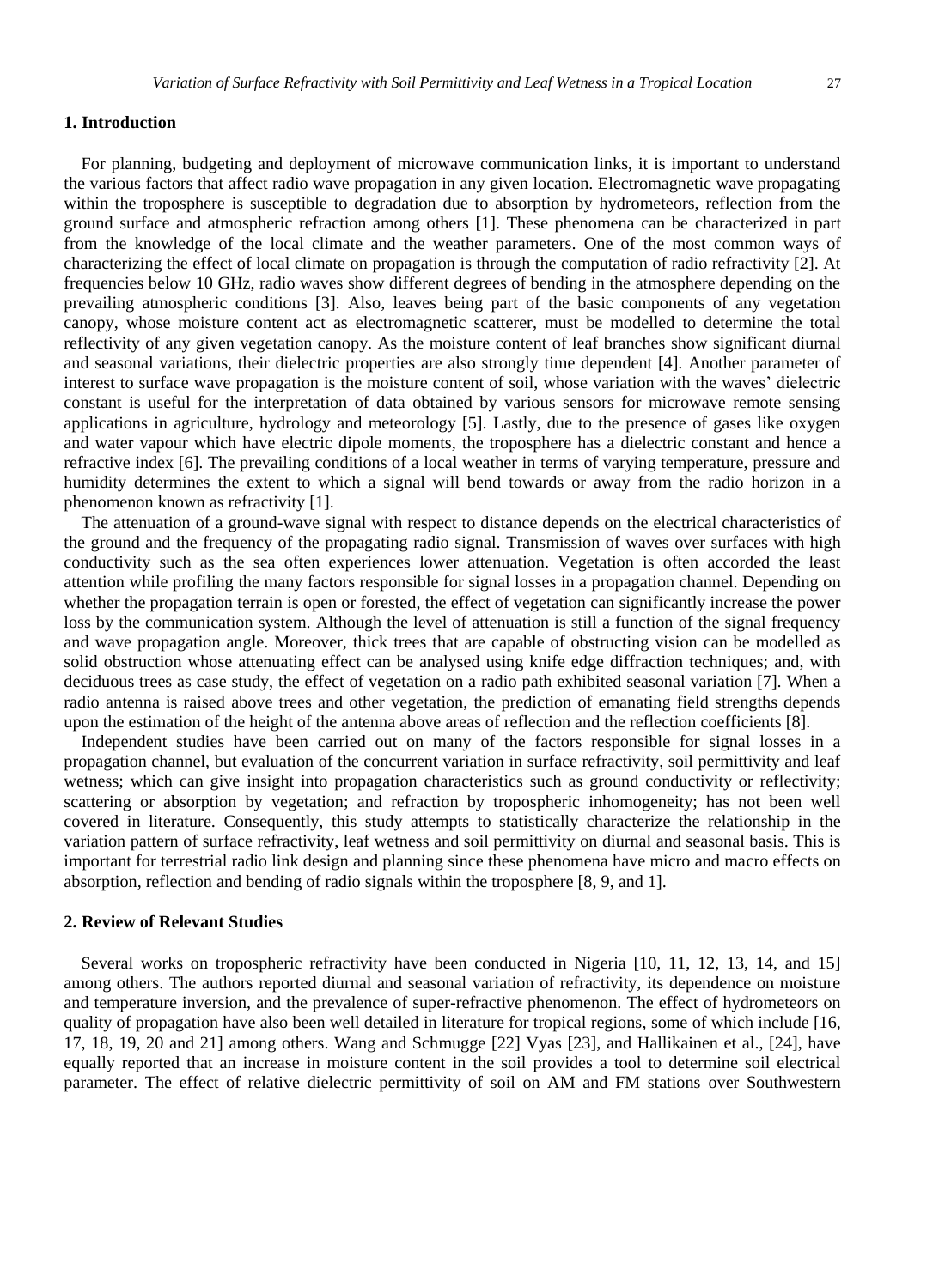Nigeria has been reported [25]. Severe attenuation of signals was observed and artificial ground screen recommended. Ajewole and Arogunjo [9] measured the ground electrical conductivity and obtained a relationship with transmitted power for AM stations in Southwestern Nigeria. Also, Vernier, [26] reported that at about 1000 MHz, attenuation is lower for horizontally polarized signal than vertically polarized one. Following limited research output exploring the concurrent variation of radio refractivity with soil permittivity and leaf wetness for microwave design and propagation, this study was conceived to bridge that gap as much as possible.

#### **3. Research Site and Methodology**

The research was conducted at seven randomly selected locations spread across six local government areas and the three senatorial districts of Ondo State to examine the spatial and temporal distribution of surface refractivity, leaf wetness and soil permittivity. The State lies in the south western part of Nigeria with a climate that typifies a tropical region. The region exhibits two clear climatic seasons (rainy and dry) every year spanning November to March and April to October respectively [27]. Attempt was made to ensure a good degree of uniformity in the geographical characteristics of the measurement spot at all the locations. Hence due consideration was given to similarity in vegetation cover, soil types and texture, mineral deposits and other geological features such as presence of large water bodies, rocks, mountains and hills. Spots having sandy soil with smooth texture and fine structure were used and those with obvious differences in their features were jettisoned. Figure 1 shows the map of Ondo State with the study location while Table 1 shows the coordinates of the locations.

Data for this research were obtained by in-situ measurement using Davis 3125 Vantage Pro2 weather station. It has sensors for measuring temperature, pressure, and relative humidity; two sensors for leaf wetness; and three sensors for soil moisture content. Three sensors were positioned at 30 cm, 40 cm and 50 cm soil depths to measure soil moisture content which was used to compute soil permittivity, however only the readings from the topmost sensor (30 cm depth) were considered for this study. Leaf wetness was measured directly by attaching its sensors to a projected leaf-branch; and the readings from the two sensors were extracted and averaged. The equipment was calibrated to log data at 10 minutes interval; and not less than two weeks of continuous measurement was done at all the locations for each of wet and dry seasons. Averaged value of each parameter for the measurement period was employed in the analysis. Soil permittivity and surface refractivity were computed using equation (1) and (3) respectively. Table 2 presents a data acquisition schedule, showing the period of measurement for all the locations during each of rainy and dry seasons.

Soil permittivity  $(S_p)$  was evaluated using Topp's model given by Topp *et al.*,[28] and expressed in (1) as:

$$
S_p = 3.03 + 9.30\theta_v + 146\theta_v^2 - 76.7\theta_v^3
$$
 (1)

where  $\theta_{\nu}$  is the volumetric moisture content.

This Topp model was adopted because it accommodates the various types of soil classifications and the moisture content values of all the locations visited. The soil moisture content, measured in centibar, was then converted to volumetric moisture content using equation (2):

$$
\theta_{\nu} = K + 0.09807 \times 10^{-2} m^3 m^{-3}
$$
\n(2)

The volumetric moisture content is the ratio of the volume of water present in a soil sample to the total volume of the soil sample. Surface refractivity values were computed using equation (3):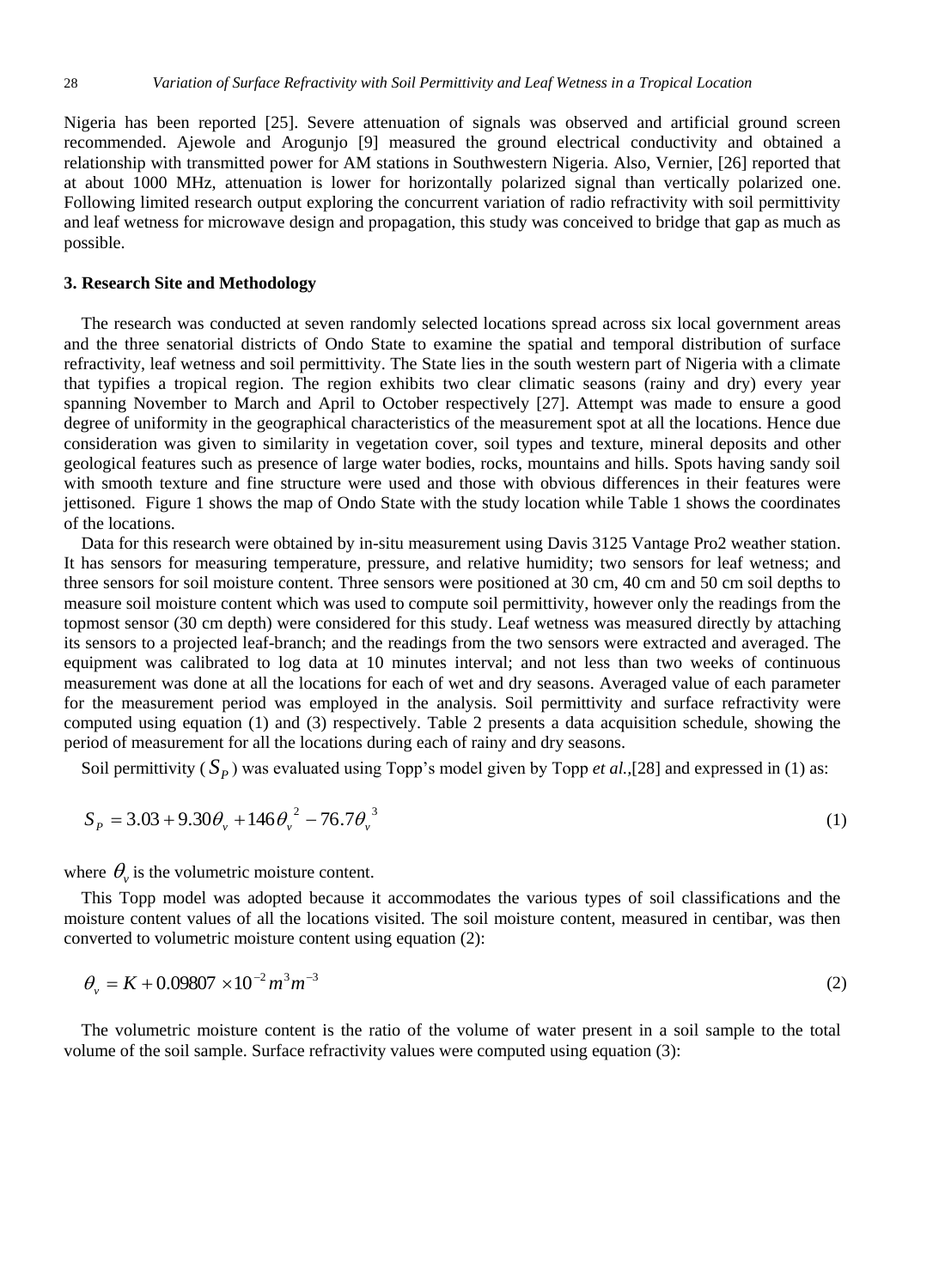$$
N = 77.6 \frac{P}{T} + 3.73 \times 10^3 \frac{e}{T^2}
$$
 (3)

where N represents surface refractivity (N-unit), P is atmospheric pressure (hPa), T is temperature (K) and e is water vapour pressure (hPa) which is computed from relative humidity and Celsius temperature as given by equation (4):

$$
e = H \times \frac{6.1121 \exp\left(\frac{17.502t}{t + 240.97}\right)}{100}
$$
(4)

where H is relative humidity (%) and t is Celsius temperature ( $^{\circ}$ C)



Fig.1. Map of Ondo state showing the study locations

Table 1. Research site, designation and coordinates

| <b>Stations</b>         | Designation | Coordinates (Elevation; Latitude; Longitude)      |
|-------------------------|-------------|---------------------------------------------------|
| Avadi                   | Sta 1       | 030.0 m; N 06.52°; E 004.98°                      |
| Ita-Ogbolu              | Sta 2       | 322.9 m; N 07.38°; E 005.24°                      |
| Ministry of Agriculture | Sta 3       | 344.0 m; N 07.25°; E 005.19°                      |
| Uso                     | Sta 4       | 340.0 m; N 07.11°; E 005.56°                      |
| Okeluse                 | Sta 5       | 037.7 m; N 06.79 $^{\circ}$ ; E 005.59 $^{\circ}$ |
| Ilara Mokin             | Sta 6       | 386.8 m; N 07.36°; E 005.11°                      |
| CESRA(FUTA)             | Sta 7       | 386.5 m; N 07.30°; E 005.14°                      |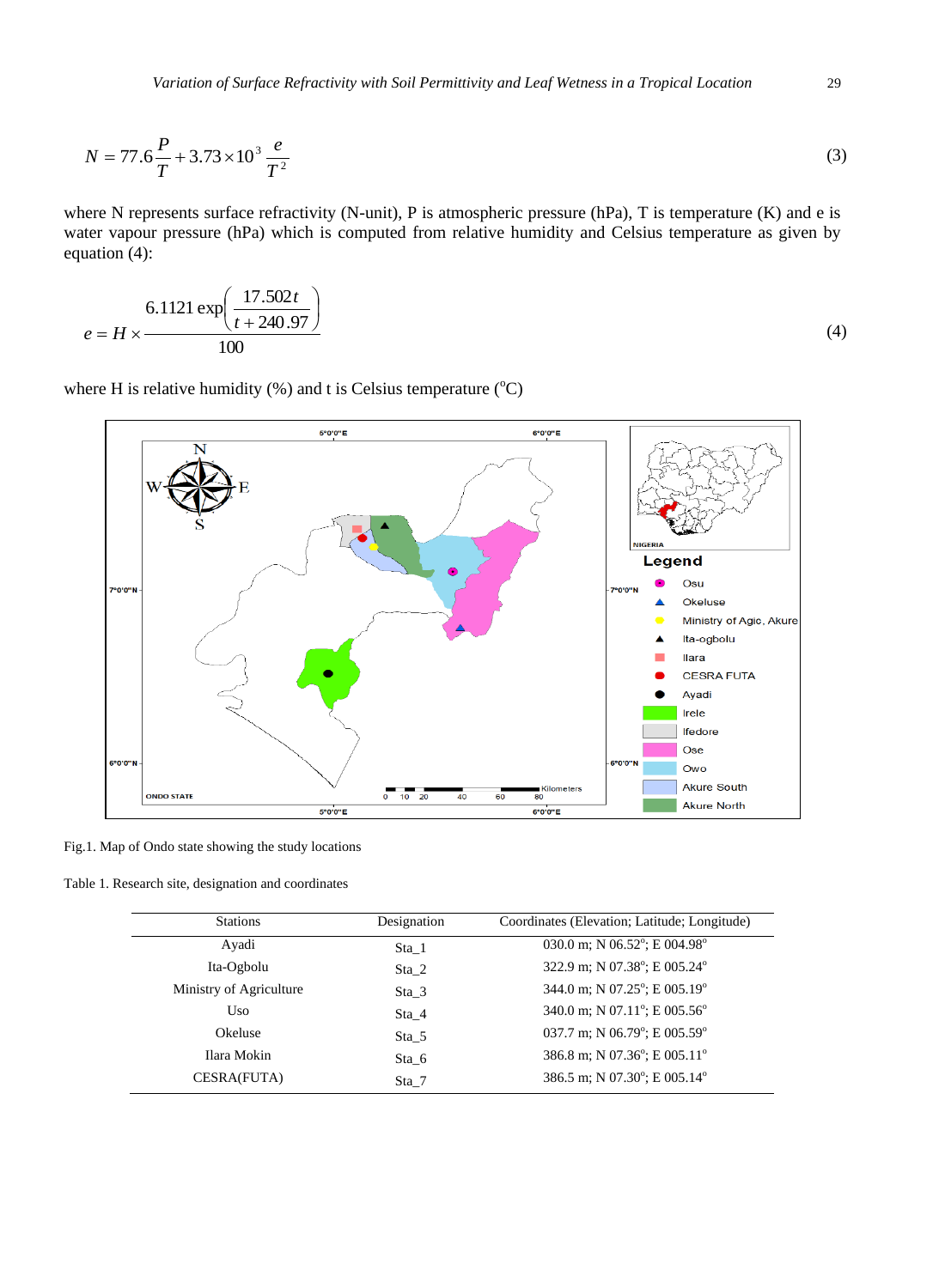| Station     | Avadi  | Ita-Ogbolu        | Min of<br>Agriculture | Uso      | Okeluse | Ilara<br>Mokin | <b>CESRA</b> |
|-------------|--------|-------------------|-----------------------|----------|---------|----------------|--------------|
| Period      | May 01 | May17             | Jun 02                | Jun $17$ | Jul 03  | July 19        | Sep 01       |
| (Rainy      | to     | to                | to                    | to       | to      | tο             | to           |
| season)     | May 16 | Jun 01            | Jun $16$              | Jul 02   | Jul 18  | Aug $03$       | Sep 17       |
| Period (Dry | Dec 02 | Dec 18            | Jan $03$              | Jan 19   | Feb 03  | Feb 19         | Mar 07       |
| season)     | to     | to                | to                    | to       | to      | to             | to           |
|             | Dec 17 | Jan <sub>02</sub> | Jan 18                | Feb 02   | Feb 18  | Mar 06         | Mar 22       |

Table 2. Data Acquisition Schedule

Correlation analysis was used to examine the relationship between surface refractivity  $(N_s)$  and each of soil permittivity (SP) and leaf wetness (LW); while multivariate regression was used to develop a linear empirical model for the dependence of surface refractivity on soil permittivity and leaf wetness. Selected statistical indicators – R, multiple R,  $R^2$  and Adjusted  $R^2$  were employed to evaluate the strength and direction of the relationship between the parameters, as well as the reliability of the empirical model [29, 30, 31, 32 and 33].

#### **4. Result and Discussion**

Variations of surface refractivity, leaf wetness and soil permittivity were examined on both diurnal and seasonal scales across the seven stations. Figures 2 and 3 show the distribution of surface refractivity at all the stations for the wet and dry season respectively.



Fig.1. Diurnal variation of surface refractivity across the seven stations during the wet season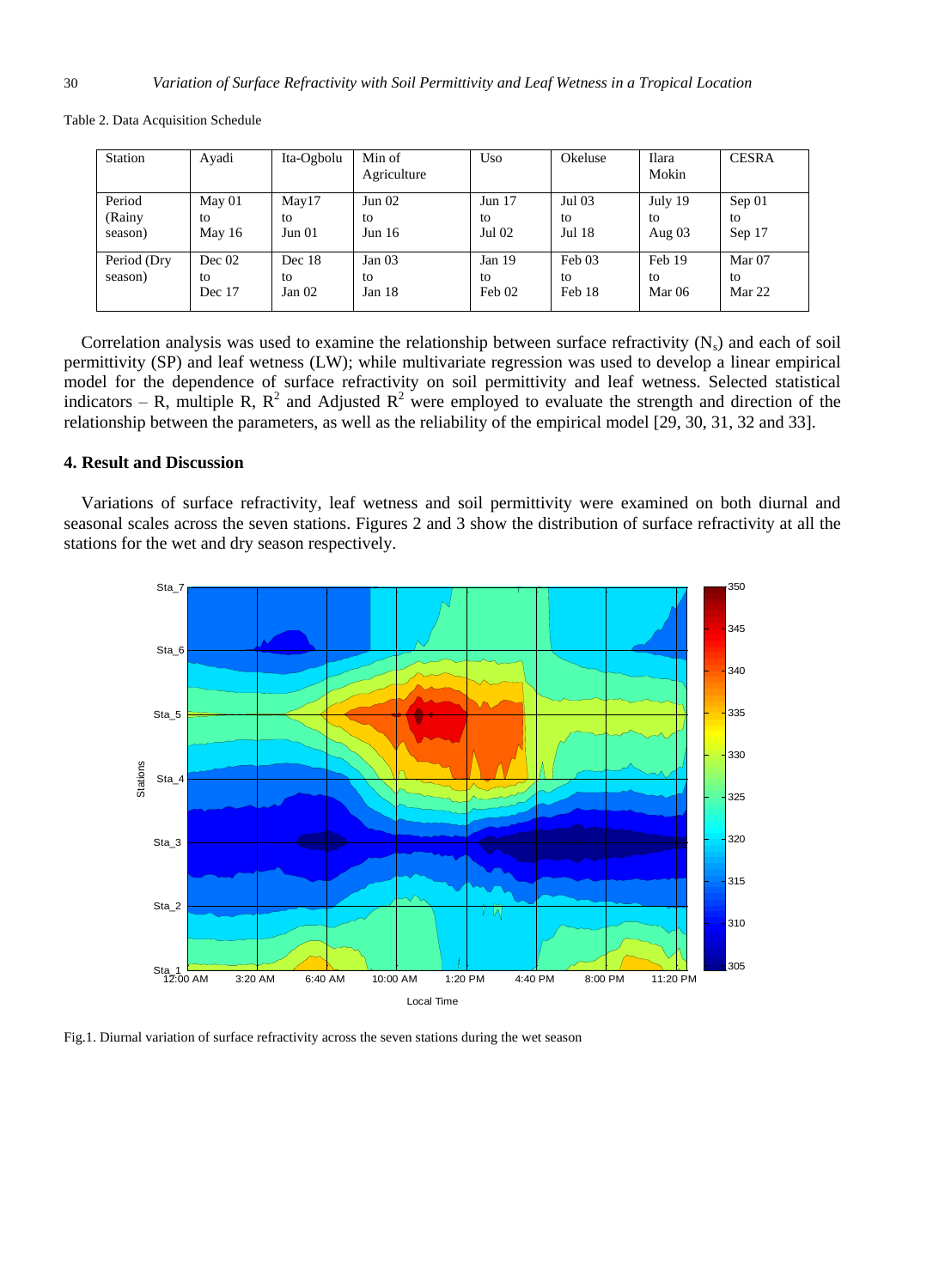

Fig.2. Diurnal variation of surface refractivity across the seven stations during the dry season



Fig.3. Diurnal variation of leaf wetness across the seven stations during the wet season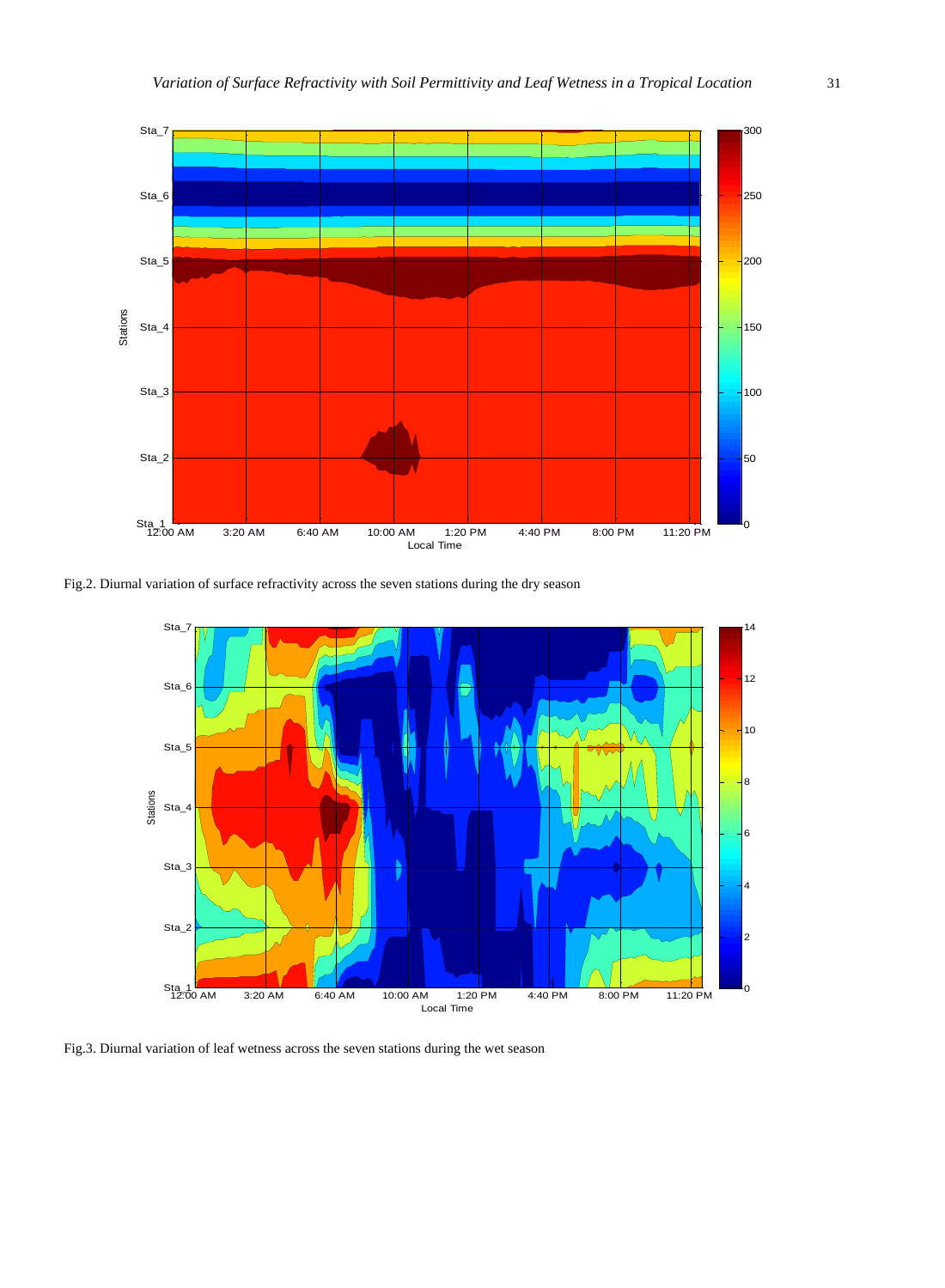Refractivity values were generally higher during the wet season than in the dry season, as well as during the late evenings, night and early morning hours than afternoon and early evening hours of the day. This is due to the abundance of tropospheric water vapour content/humidity during this period compared to dry season and afternoon period that are synonymous with intense solar activity. The pattern of distribution observed during the wet season were significantly different from dry season. The peak and off peak values of refractivity were recorded during periods of low and high solar/sunshine activity respectively. Slight variations were observed from one station to another. The variation may be attributed to random pattern of rainfall distribution experienced across the study locations during the period under review. Loss of data was experienced at Sta\_6 (Ilara Mokin) during the dry season. This explains why value of 0 N-unit was recorded at the station throughout. Figures 4 and 5 show the distribution of leaf wetness at all the stations for the wet and dry season respectively.



Fig.4. Diurnal variation of leaf wetness across the seven stations during the dry season

The trend is such that high values of leaf wetness were maintained from midnight till dawn, from where it slopes down sharply until it attains the off peak values during the afternoon period. It then stays within the low region till late afternoon/early evening hours when the values began to appreciate. For both seasons, this trend was common except for occasional deviations experienced from one station to another. These are indicative of the variation in weather conditions across the different stations. Expectedly, during the wet season, the time interval during which low values were recorded, the intensity of the values, and the periods during which the values appreciated and depreciated; all varied from one station to another. This is in response to randomness in rainfall distribution across the stations. However for the dry season, the values increased steadily from midnight and peaked around dawn, then began to decrease sharply to the off peak value (mostly zero) which was maintained till late evening when upward trend was restored.

Since soil water content is the major variable that determines soil permittivity, this fact became obvious in the observed distribution pattern. Figures 6 and 7 show the distribution of soil permittivity at all the stations for the wet and dry seasons respectively. The values recorded during the wet season were significantly higher than those of the dry season.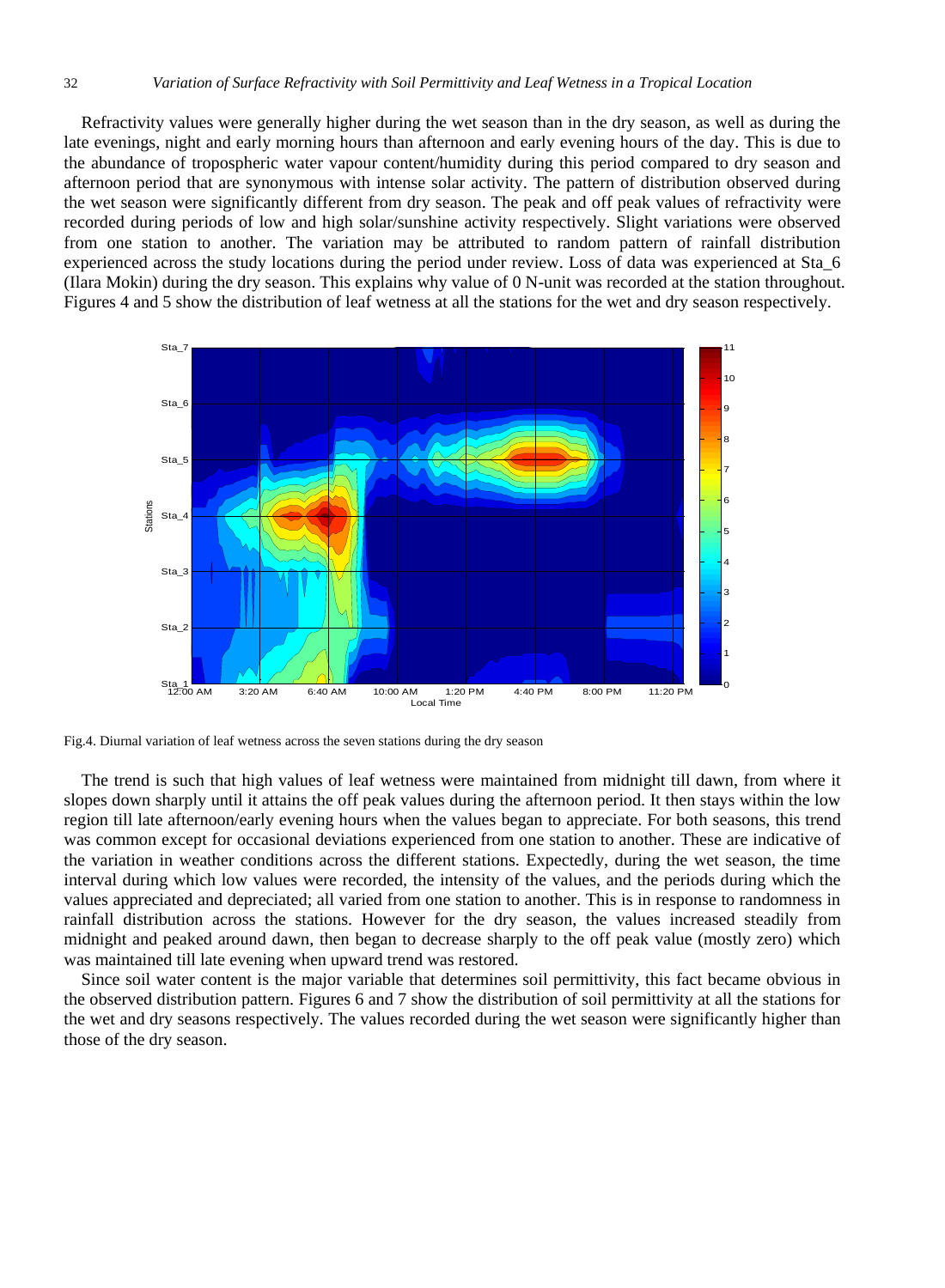

Fig.5. Diurnal variation of soil permittivity across the seven stations during the wet season



Fig.6. Diurnal variation of soil permittivity across the seven stations during the dry season

Also, the early morning hours and late evening periods of the day, synonymous with high moisture content above and within the soil layers, equally recorded higher soil permittivity values than the afternoon periods. However, there were observed sharp skews, jumps and falls which can be attributed to high resolution of the probes sensitivity. The distribution of soil permittivity at any of the locations is a reflection of one or more of the soil structure, texture and infiltration process, as well as rainfall distribution of that location [9, 25]. Dry season distribution of soil permittivity showed that the threshold value of  $3.03 \text{ m}^3\text{m}^3$  was recorded round the clock at 30 cm depth at most of the stations. Sta\_5, Sta\_6 and Sta\_7 deviated from this pattern having values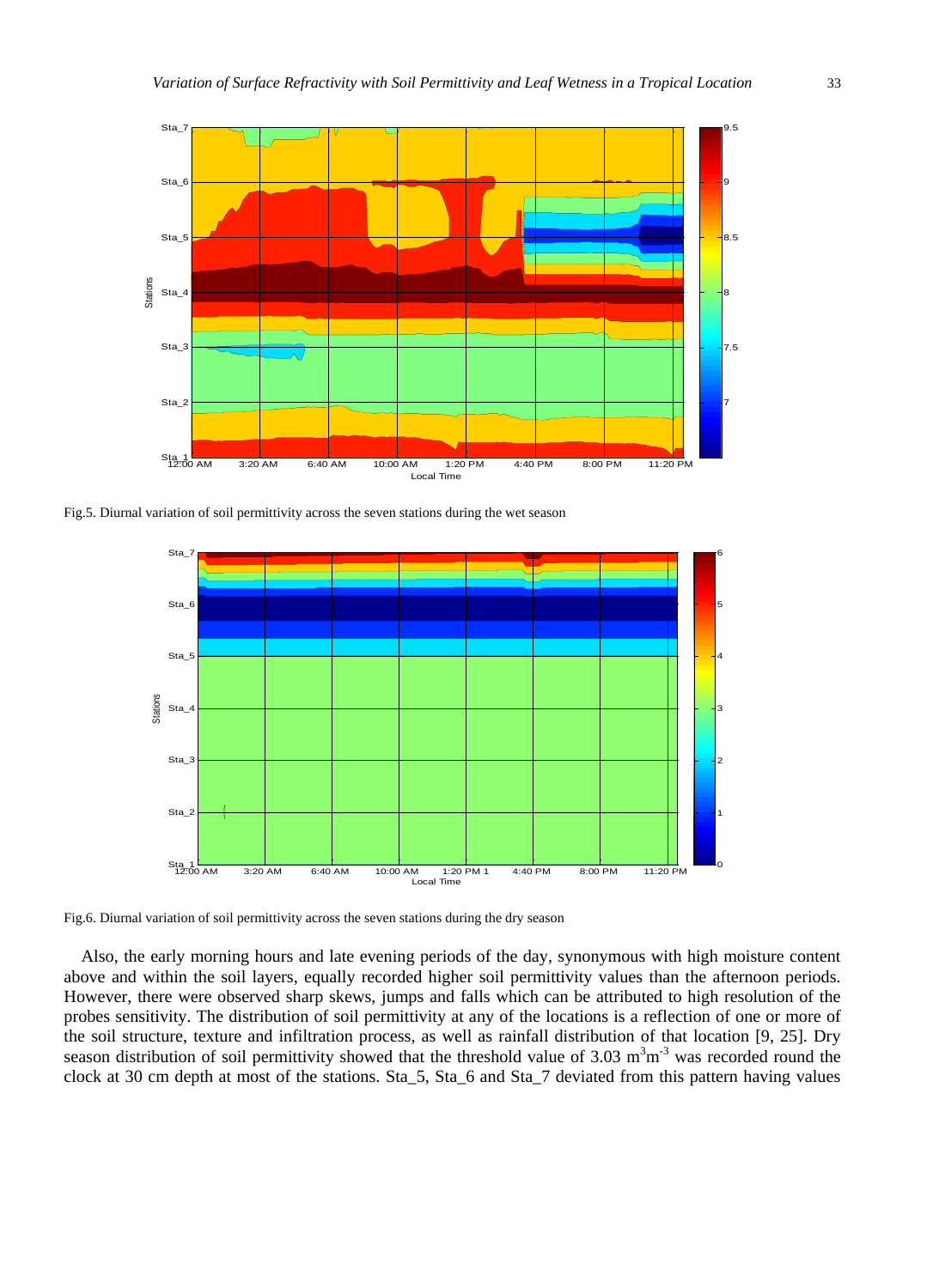that ranged between 4.5 m<sup>3</sup>m<sup>-3</sup> and 8.5 m<sup>3</sup>m<sup>-3</sup> which reflects the ability of the soil in these locations to retain surface water more than others.

Estimating the variation of surface refractivity with soil permittivity and leaf wetness, involves correlation analysis of the variables in pairs. Table 3 shows the correlation coefficient, R, for the linear relationship of surface refractivity with soil permittivity and leaf wetness across all the stations for both wet and dry seasons.

| Station |                       | Wet Season            | Dry Season            |                       |  |
|---------|-----------------------|-----------------------|-----------------------|-----------------------|--|
|         | $R(N \text{ vs } SP)$ | $R(N \text{ vs } LW)$ | $R(N \text{ vs } SP)$ | $R(N \text{ vs } LW)$ |  |
| Sta 1   | 0.5529                | 0.5614                | 0.432                 | 0.4585                |  |
| Sta 2   | 0.2494                | 0.3395                | 0.1797                | 0.0162                |  |
| Sta 3   | 0.3841                | 0.2425                | 0.1992                | $2E-12$               |  |
| Sta 4   | 0.5608                | 0.8413                | $1E-12$               | 0.0019                |  |
| Sta 5   | 0.1328                | 0.7157                | 0.3743                | 0.0128                |  |
| Sta 6   | 0.3068                | 0.4193                | <b>NA</b>             | <b>NA</b>             |  |
| $Sta_7$ | 0.2776                | 0.7422                | 0.0858                | 0.1706                |  |

Table 3. Correlation coefficient for the linear relationship of surface refractivity (NS) with soil permittivity (SP) and leaf wetness (LW)

R-values for surface refractivity (NS) with soil permittivity, (SP), ranged from 0.13 to 0.56 which reflects divergence in pattern of variation between the two parameters across different stations. Ayadi and Uso showed strong relationship with R-values of 0.55 and 0.56 respectively while Okeluse returned the weakest relationship with R-value of 0.13, for the wet season. This may be due to occasional cessation of rain often associated with this part of the country [12, 13, 14 and 15]. This is also in agreement with report from rainfall distribution research in this area [16, 17, 18, 19, 20 and 21]. For dry season, the highest R-value of 0.43 was returned at Ayadi station while the least, came from Uso. Similarly, R-values for surface refractivity and leaf wetness ranged between 0.24 at Min of Agric and 0.84 at Uso during the wet season, while during the dry season, peak R-value was found to be 0.46 at Ayadi. From this distribution, it is seen that the strength of association is more significant between surface refractivity and leaf wetness, than it is between surface refractivity and soil permittivity. This is so because the dynamics of surface refractivity variation is greatly influenced by changes in temperature and humidity, with pressure contributing marginally [15] and these parameters also significantly influence leaf wetness.

Table 4. Multivariate regression statistics of refractivity variation with soil permittivity and leaf wetness for all the selected stations during the wet season

| Station | Multiple R | $R^2$ | Adjusted $R^2$ | Standard<br>Error | Intercept | X Variable 1 | X Variable 2 |
|---------|------------|-------|----------------|-------------------|-----------|--------------|--------------|
| $Sta_1$ | 0.59       | 0.35  | 0.34           | 3.96              | 280.80    | 5.15         | 0.73         |
| $Sta_2$ | 0.79       | 0.62  | 0.62           | 1.62              | 266.46    | 7.60         | $-0.73$      |
| $Sta_3$ | 0.38       | 0.15  | 0.13           | 2.50              | 384.42    | $-10.49$     | $-0.02$      |
| $Sta_4$ | 0.92       | 0.84  | 0.84           | 3.28              | 338.44    | $-0.08$      | $-1.84$      |
| $Sta_5$ | 0.86       | 0.73  | 0.73           | 3.54              | 331.10    | 1.99         | $-1.66$      |
| $Sta_6$ | 0.68       | 0.46  | 0.46           | 3.36              | $-340.64$ | 91.52        | $-0.62$      |
| $Sta_7$ | 0.90       | 0.81  | 0.81           | 1.36              | 196.67    | 17.98        | $-0.45$      |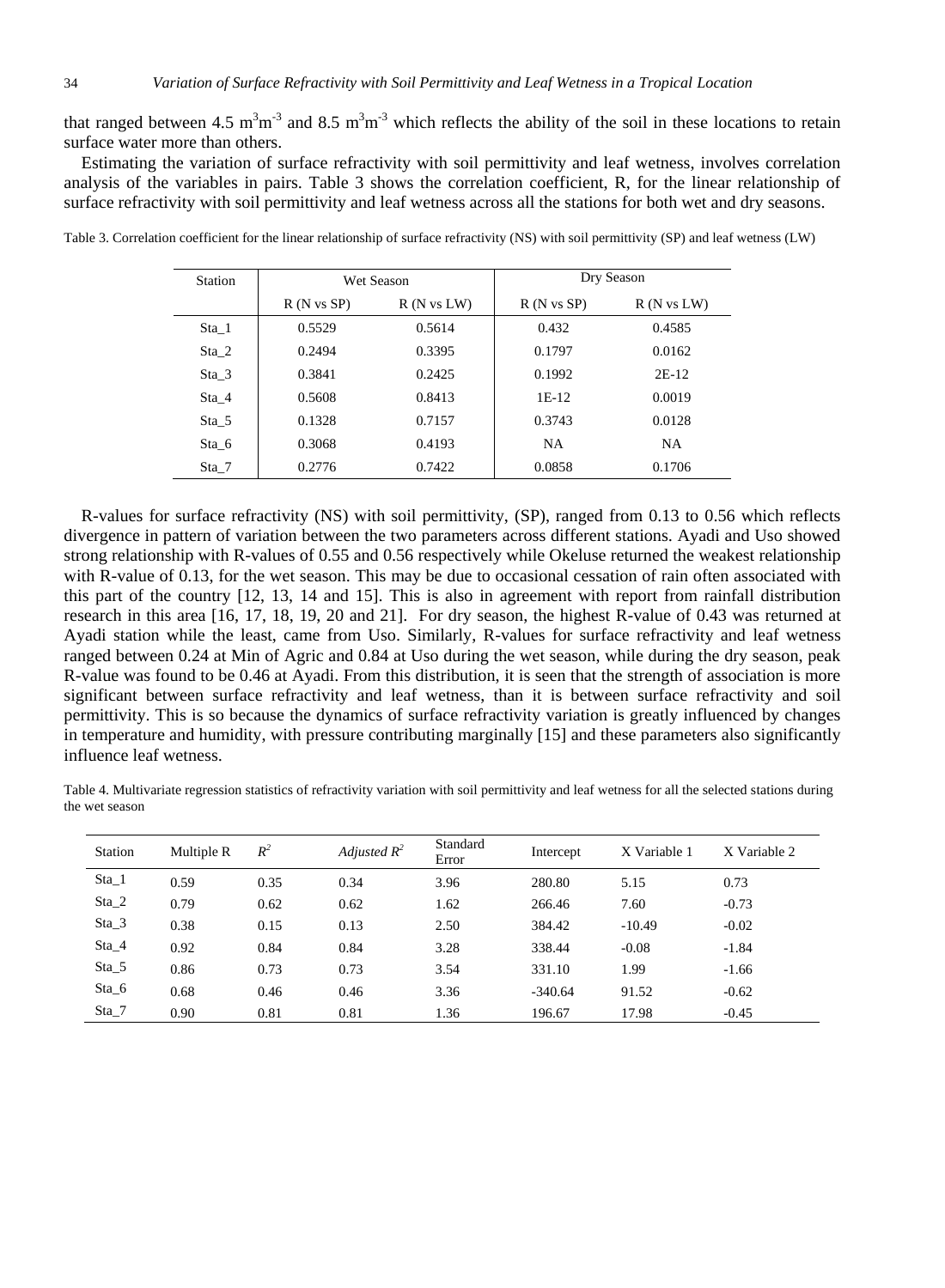Tables 4 and 5 show the regression statistics of refractivity variation with soil permittivity and leaf wetness for all the selected stations during wet and dry seasons. Most stations returned good values of correlation coefficient, R, during the wet season which symbolises a good relationship in the variation patterns of the three parameters. All the stations returned positive values of regression parameters (*multiple R,*  $R^2$  *and adjusted*  $R^2$ ); and these values are statistically significant except Sta\_3. However for the dry season the values of regression parameter, *multiple R*, were significant at stations 1, 3, 5 and 7; whereas parameters  $R^2$  and *adjusted*  $R^2$  were only significant at stations 1 and 5. Similarly, standard error values were much higher in the dry season than the wet season.

Table 5. Multivariate regression statistics of refractivity variation with soil permittivity and leaf wetness for all the selected stations during the dry season

| Station | Multiple R | $R^2$     | Adjusted $R^2$ | Standard<br>Error | Intercept | X Variable 1 | X Variable 2 |
|---------|------------|-----------|----------------|-------------------|-----------|--------------|--------------|
| $Sta_1$ | 0.70       | 0.49      | 0.49           | 5.01              | 76.17     | 64.51        | $-1.91$      |
| $Sta_2$ | 0.12       | 0.01      | 0.00           | 4.89              | 314.02    | $-4.66$      | 0.21         |
| $Sta_3$ | 0.45       | 0.20      | 0.19           | 6.64              | 281.77    | 0.00         | 1.28         |
| $Sta_4$ | 0.04       | 0.00      | $-0.01$        | 9.40              | 268.34    | 0.00         | $-0.15$      |
| $Sta_5$ | 0.65       | 0.43      | 0.42           | 4.94              | $-118.42$ | 127.35       | $-0.70$      |
| $Sta_6$ | NA         | <b>NA</b> | <b>NA</b>      | <b>NA</b>         | NA        | <b>NA</b>    | NA           |
| $Sta_7$ | 0.43       | 0.19      | 0.18           | 7.51              | 304.61    | $-8.05$      | 6.46         |

Evaluation of the concurrent variation in surface refractivity, soil permittivity and leaf wetness has provided insight into propagation characteristics such as ground conductivity and reflectivity; scattering and absorption by vegetation; and refraction by tropospheric inhomogeneity across the study locations. Places where high multiple-R coefficient were observed are more likely susceptible to higher signal attenuation due to the prevailing forces of deciduous absorption, ground reflection and surface refraction. Also, such phenomena will be more pronounced during the rainy season than the dry season. The individual or collective characterization of these phenomena plays significant role in microwave propagation link budgeting, and serves to improve quality of service within affected areas, hence should be accorded significant attention by radio engineers. The study also serves as databank for reconnaissance in the implementation of any wireless broadcasting scheme such as the advanced travellers' information system (ATIS) that deploys frequency in the AM to Microwave signal window.

#### **5. Conclusions**

In this work, the measurement of surface refractivity and its variation with leaf wetness and soil permittivity across seven (7) selected stations in Ondo State, Nigeria was carried out. Their distribution was studied on both diurnal and seasonal bases. Surface refractivity and leaf wetness were found to exhibit seasonal and diurnal variations in direct proportion to the abundance of rainfall and humidity within the earth surface. This is in agreement with the report of Falodun and Ajewole [12] and others [13, 14, and 15]. High values were recorded during the wet season and high humidity period of the day as against lower values recorded in the dry season, and high temperature periods of the day. Soil permittivity, as a function of soil moisture content, recorded higher values during the rainy season and high humid period of the day and low ones during the dry season. The correlation coefficient, R, values show significant positive relationship among refractivity, soil permittivity and leaf wetness at most of the stations during wet season while showing weaker relationship among the parameters during the dry season. Overall, surface refractivity exhibits diurnal and seasonal variation with soil permittivity and leaf wetness across all the stations although with varying intensities. This information is useful for microwave engineers on radio reconnaissance and communication architectural design. Adequate seasonal and diurnal consideration should be made for signal outage due to anomalous refraction, deciduous absorption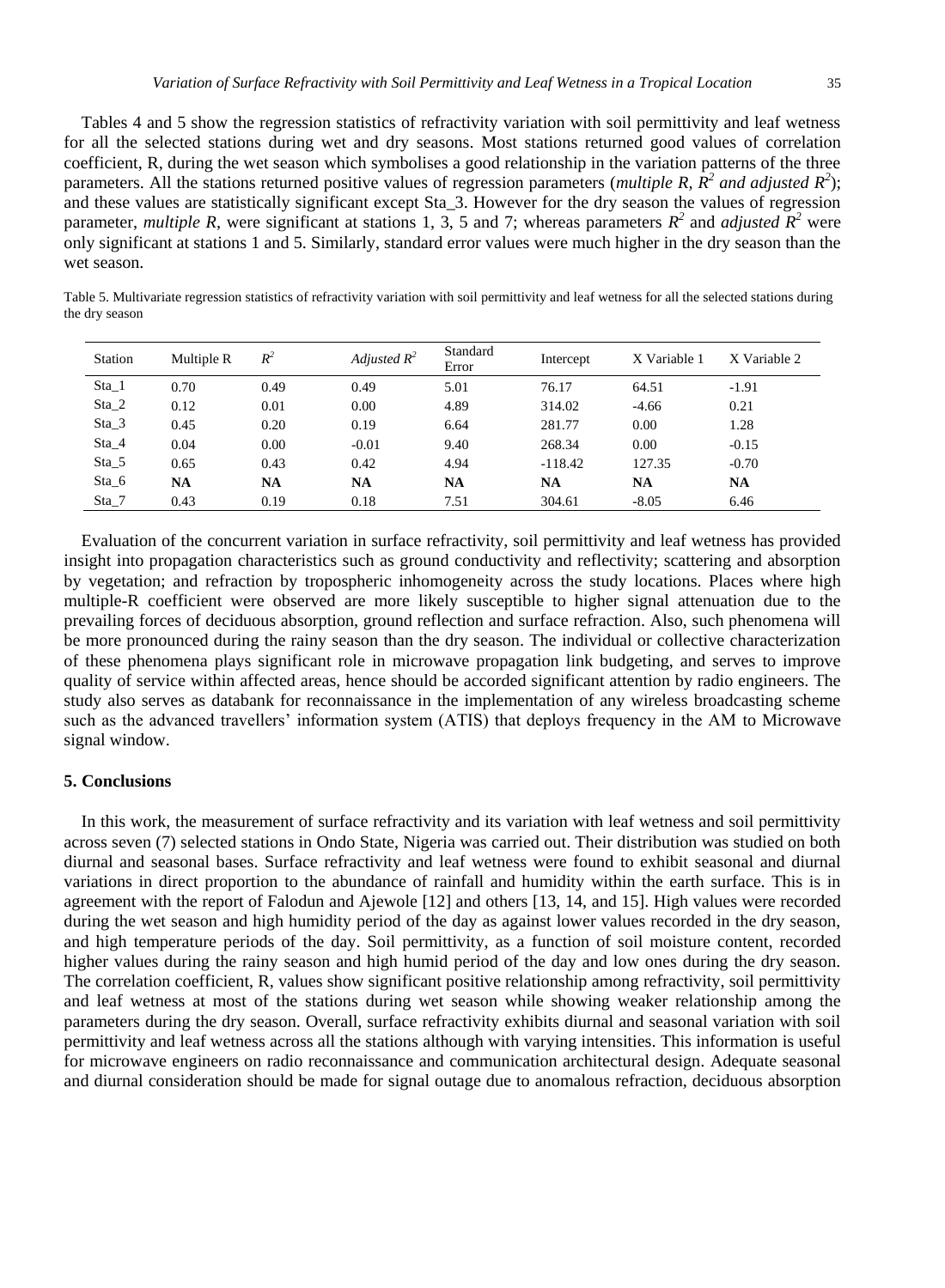and soil permittivity (conductivity). The information is also useful in the implementation of AM powered advanced travellers' information system (ATIS) for this region, since it provides appreciable means of quantifying the mutual distribution trend of the key attenuation factors for a microwave signal.

# **Acknowledgements**

The authors express profound gratitude to the management of Ministry of Agriculture in Akure and the Centre for Space Research and Applications (CESRA) for their support during the process of carrying out this work.

# **References**

- [1] Hall, H.P.M. (1979): Effects of the Troposphere on Radio Communication. Peter Peregrins Ltd, U.K.& U.S. Pp 1, 22
- [2] Ogunjo, S. T., Ajewole, M. O., Adediji, A. T., & Ojo, J. S. (2014, August). Predicting radio refractivity using a stochastic model. In *General Assembly and Scientific Symposium (URSI GASS), 2014 XXXIth URSI* (pp. 1-4). IEEE.
- [3] Adediji, A. T., & Ogunjo, S. T. (2014). Variations in non-linearity in vertical distribution of microwave radio refractivity. Prog Electromagn Res M 36: 177–183.
- [4] Sarabandi, K. (1992). Scattering from dielectric structures above impedance surfaces and resistive sheets. *IEEE transactions on antennas and propagation*, *40*(1), 67-78.
- [5] Gadani, D. H., & Vyas, A. D. (2008). Measurement of complex dielectric constant of soils of Gujarat at X-and C-band microwave frequencies. *77.22. Gm*.
- [6] Ajayi, G.O. (1989): Physics of the Tropospheric Radio Propagation. A proceeding of the ICTP College on Theoretical and Experimental Radio Propagation Physics, Trieste, Italy, 6-24.
- [7] Allen, E. W. (1975): Wave Propagation, Radiation and Absorption. NAB Engineering Handbook, 6<sup>th</sup> edition.
- [8] Barringer, M. (1980): Radio Wave Propagation. NAB Engineering Handbook
- [9] Ajewole, M. O., & Arogunjo, A. M. (2000). Measurement of Ground Electrical Conductivity for Planning Medium Wave Radio Broadcast Stations in South Western Nigeria. *Nigeria Journal of Pure and Applied Physics*, *1*(1), 11-16.
- [10] Owolabi I.E (1987): Tropospheric Radio wave propagation. Proc. International workshop on electromagnetic waves and applications, university of Ilorin, 1978, pp54-69.
- [11] Willoughby, A. A., Aro, T. O., & Owolabi, I. E. (2002). Seasonal variations of radio refractivity gradients in Nigeria. *Journal of Atmospheric and Solar-Terrestrial Physics*, *64*(4), 417-425.
- [12] Falodun, S. E., & Ajewole, M. O. (2006). Radio refractive index in the lowest 100-m layer of the troposphere in Akure, South Western Nigeria. *Journal of Atmospheric and Solar-Terrestrial Physics*, *68*(2), 236-243.
- [13] Adediji, A. T., & Ajewole, M. O. (2008). Vertical Profile of Radio Refractivity Gradient in Akure South-West Nigeria. *Progress In Electromagnetics Research*, *4*, 157-168.
- [14] Adediji, A. T., & Ajewole, M. O. (2010). Microwave anomalous propagation (AP) measurement over akure south western Nigeria. *Journal of Atmospheric and Solar-Terrestrial Physics*, *72*(5-6), 550-555.
- [15] Adediji, A. T., Ajewole, M. O., Ojo, J. S., Ashidi, A. G., Ismail, M., & Mandeep, J. S. (2015). Influence of some meteorological factors on tropospheric radio refractivity over a tropical location in Nigeria. *Mausam*, *66*(1), 123-128.
- [16] Ojo, J. S., & Sarkar, S. K. (2008). Rainfall dynamics over two Indian tropical stations for radio communication. *International Journal of Infrared and Millimeter Waves*, *29*(7), 649.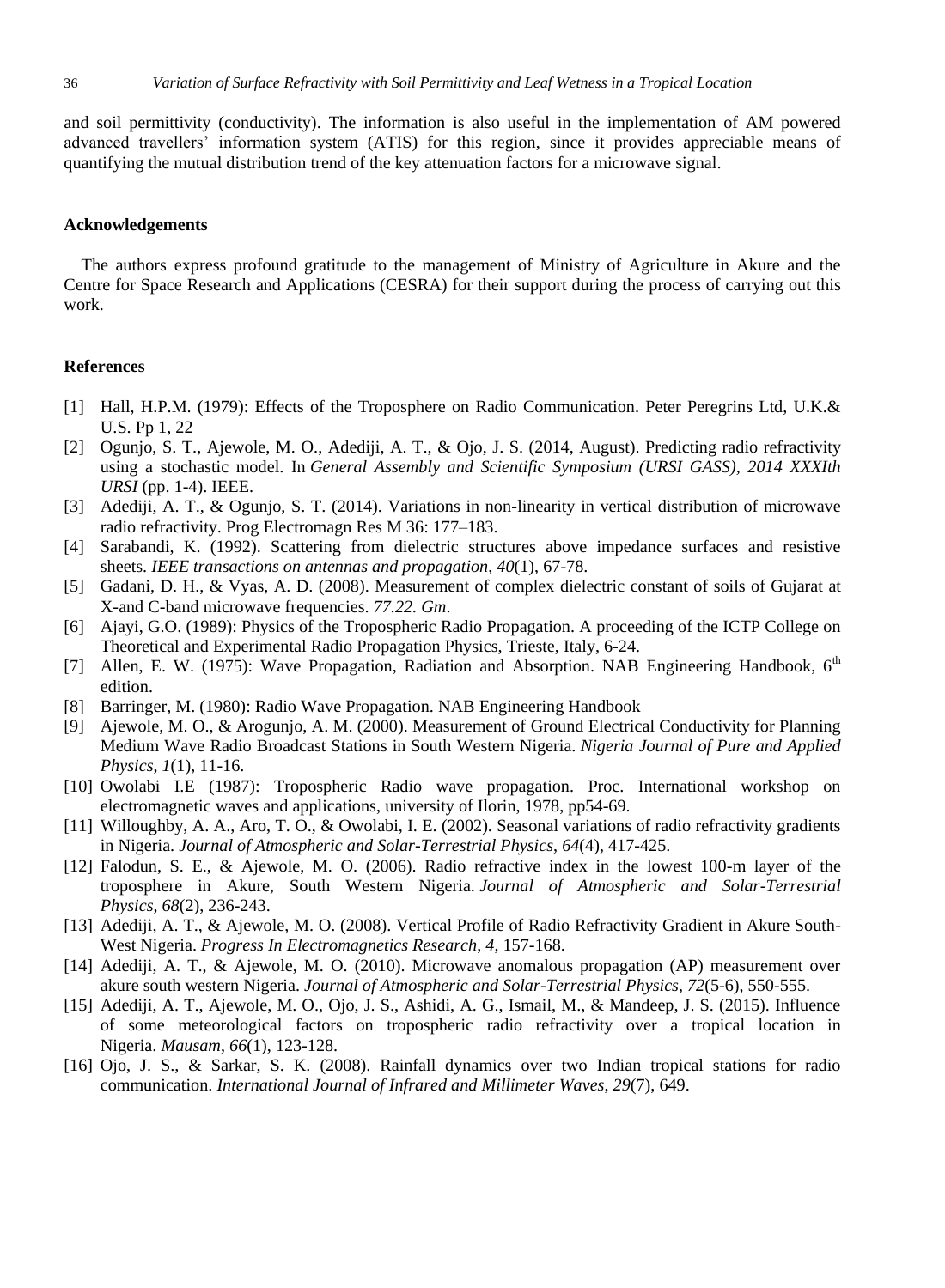- [17] Ojo, J. S., & Okeowo, R. C. (2008). The application of 3D rain scatter model on horizontally polarized shf signal propagation in tropical location. *International Journal of Infrared and Millimeter Waves*, *29*(12), 1136.
- [18] Mandeep, J. S., Ojo, J. S., & Emiliani, L. D. (2009). Statistics of annual and diurnal cloud attenuation over equatorial climate. *IET communications*, *3*(4), 630-635.
- [19] Ojo, J. S., Ajewole, M. O., & Emiliani, L. D. (2009). One-minute rain-rate contour maps for microwavecommunication-system planning in a tropical country: Nigeria. *IEEE Antennas and Propagation Magazine*, *51*(5).
- [20] Ojo, J. S., Ajewole, M. O., & Sarkar, S. K. (2010). Statistical characterizations of rainfall structure over two tropical stations in southern India for microwave communication. *Theoretical and applied climatology*, *101*(3-4), 363-369.
- [21] Ojo, J. S., & Omotosho, T. V. (2013). Comparison of 1-min rain rate derived from TRMM satellite data and raingauge data for microwave applications in Nigeria. *Journal of Atmospheric and Solar-Terrestrial Physics*, *102*, 17-25.
- [22] Wang, J. R., & Schmugge, T. J. (1980). An empirical model for the complex dielectric permittivity of soils as a function of water content. *IEEE Transactions on Geoscience and Remote Sensing*, (4), 288-295.
- [23] Vyas, A. D. (1982). Complex permittivity of sand & sandy loam soils at microwave frequency.
- [24] Hallikainen, M. T., Ulaby, F. T., Dobson, M. C., El-Rayes, M. A., & Wu, L. K. (1985). Microwave dielectric behavior of wet soil-part 1: Empirical models and experimental observations. *IEEE Transactions on Geoscience and Remote Sensing*, (1), 25-34.
- [25] Adedayo, K. D., Ajewole, M. O., Ogunjo, S. T. and Agboola, O. (2013). Measurement of soil Nigeria. Journal of Nigeria Association of Mathematical Physics, 23:503 – 510
- [26] Vernier, D. (2007). Propagation Characteristics of Radio Waves. In *National Association of Broadcasters Engineering Handbook (Tenth Edition)* (pp. 95-109).
- [27] Balogun, I. A., Adeyewa, D. Z., Balogun, A. A., & Morakinyo, T. E. (2011). Analysis of urban expansion and land use changes in Akure, Nigeria, using remote sensing and geographic information system (GIS) techniques. *Journal of Geography and Regional Planning*, *4*(9), 533-541.
- [28] Topp, G. C., Davis, J. L., & Annan, A. P. (1980). Electromagnetic determination of soil water content: Measurements in coaxial transmission lines. *Water resources research*, *16*(3), 574-582.
- [29] Nagelkerke, N. J (1991). A note on a general definition of the coefficient of determination. *Biometrika*, *78*(3), 691-692
- [30] Rao, C. R. (1973). Linear Statistical Inference and its Applications, 2nd ed. New York: Wiley.
- [31] Asuero, A. G., Sayago, A., & Gonzalez, A. G. (2006). The correlation coefficient: An overview. *Critical reviews in analytical chemistry*, *36*(1), 41-59.
- [32] Abdi, H., & Williams, L. J. (2007). Coefficients of correlation, alienation and determination. *Encyclopedia of Measurement and Statistics. Sage, Thousand Oaks, CA*.
- [33] Lapin L. L., 1990, Probability and statistics for modem engineering, PWS-KENT Publ Co., Boston, USA

#### **Authors' Profiles**



**K. D. Adedayo** is a Professor with the Department of Physics, Federal University of Technology, Akure. He holds a Bachelor of Technology (B.Tech), Master of Technology (M.Tech) and Doctor of Philosophy (PhD) degrees in Physics from the same institution. His field of research is in electronic measurement, instrumentation and radio communication.